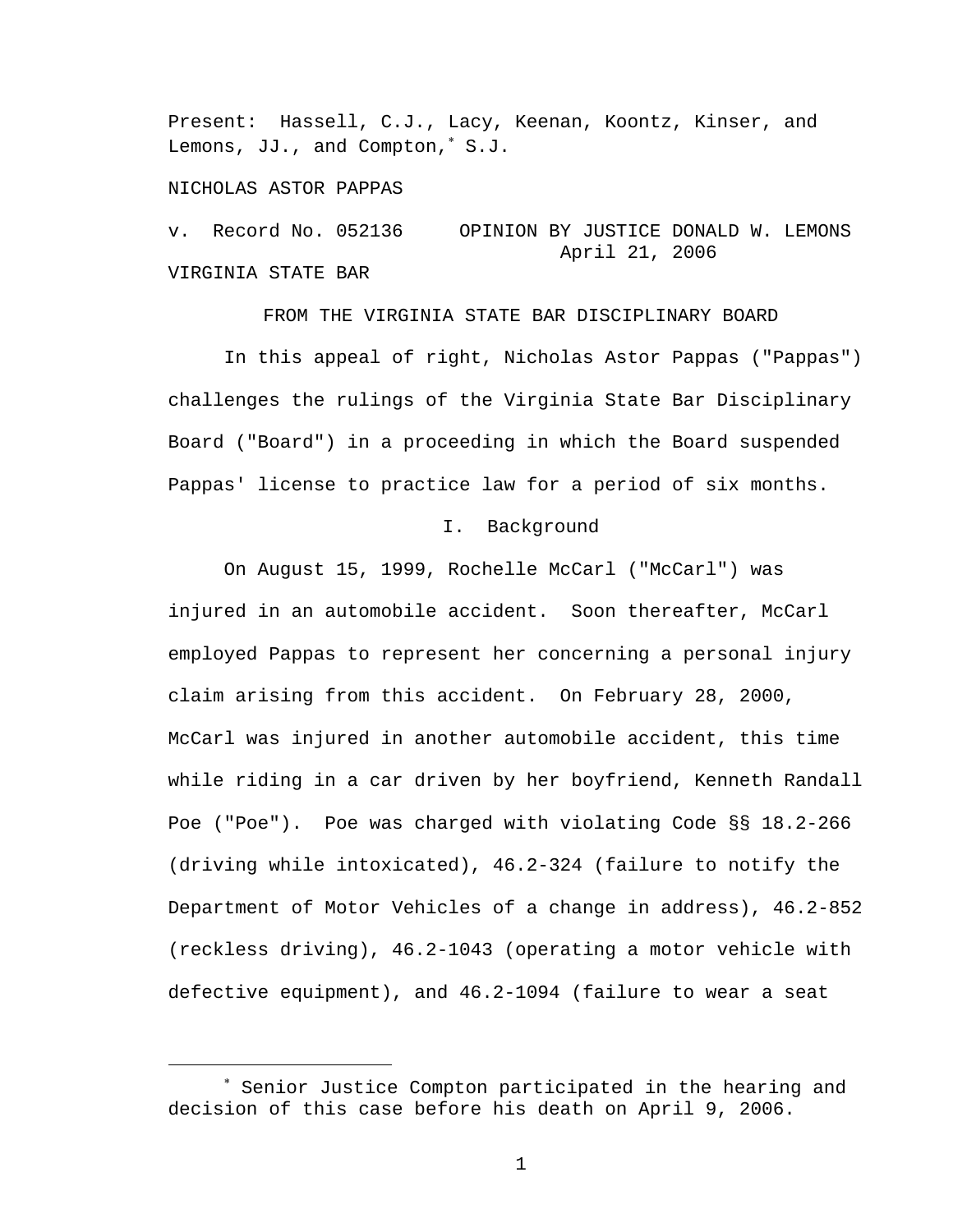belt). Poe was directed to appear in the General District Court of the City of Fredericksburg on March 14, 2000.

 For reasons that are unclear in the record, Poe's hearing did not occur on March 14. On or about May 4, 2000, based on a referral by McCarl, Poe approached Pappas and asked Pappas to represent him. Pappas agreed. At about the same time, McCarl and Poe, who were living together, moved from Virginia to New Jersey. Later that year, McCarl and Poe moved from New Jersey to Tennessee.

 On June 22, 2000, the hearing on Poe's February 28 violations was held and Pappas appeared on behalf of Poe before the General District Court of the City of Fredericksburg. Pappas entered a plea of guilty on Poe's behalf and the district court found Poe guilty of driving while intoxicated under Code § 18.2-266. All of the other charges were either dismissed or nolle prossed. Pappas informed Poe of the district court's action in a letter dated June 26, 2000.

 On July 7, 2000, Pappas wrote the Virginia State Police to request information regarding the February 28 accident. Pappas stated in the letter that he represented McCarl. On September 26, 2000, McCarl signed an agreement with Pappas for Pappas to represent McCarl in her claim for personal injuries against Poe. On September 27, 2000, Pappas had Poe execute a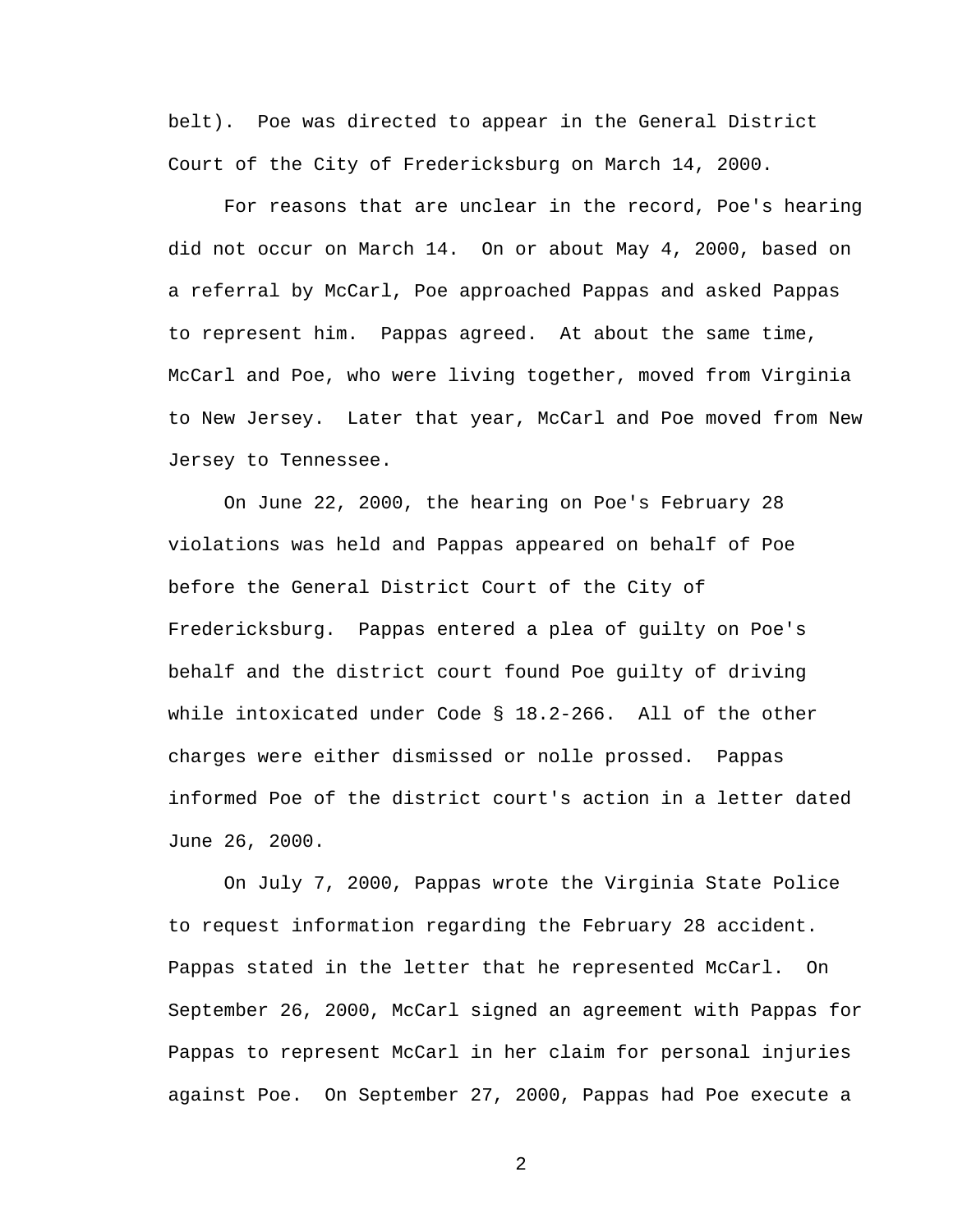document entitled, "Waiver," stating that Poe was waiving any possible conflicts that might arise from the representation of McCarl by Pappas in a suit against Poe regarding injuries McCarl sustained in the February 28 accident.

Subsequently, Pappas filed a motion for judgment on behalf of McCarl against Poe in the Circuit Court for the City of Fredericksburg on February 27, 2002. Poe was represented by John W. Hartel ("Hartel"), and on October 11, 2002, Hartel requested that Pappas be removed as McCarl's counsel. On March 4, 2003, the Circuit Court for the City of Fredericksburg found that Pappas' conduct violated Rule 1.7 of the Virginia Rules of Professional Conduct, "Conflict of Interest: General Rule," and removed Pappas as counsel for McCarl. On March 5, 2003, Hartel filed a complaint with the Virginia State Bar ("Bar") against Pappas.

On November 30, 2004, the Sixth District Committee certified its determination to the Board that Pappas' conduct violated Rule  $4.3 \mathrm{(b)}^\mathrm{1}$  and Rule  $8.4 \mathrm{(c)}^\mathrm{2}$  of the Rules of Professional Conduct. As part of the facts cited in support

 $\overline{\phantom{a}}$  $1$  "A lawyer shall not give advice to a person who is not represented by a lawyer, other than the advice to secure counsel, if the interests of such person are or have a reasonable possibility of being in conflict with the interest of the client."

 $^2$  "It is professional misconduct for a lawyer to: . . . engage in conduct involving dishonesty, fraud, deceit or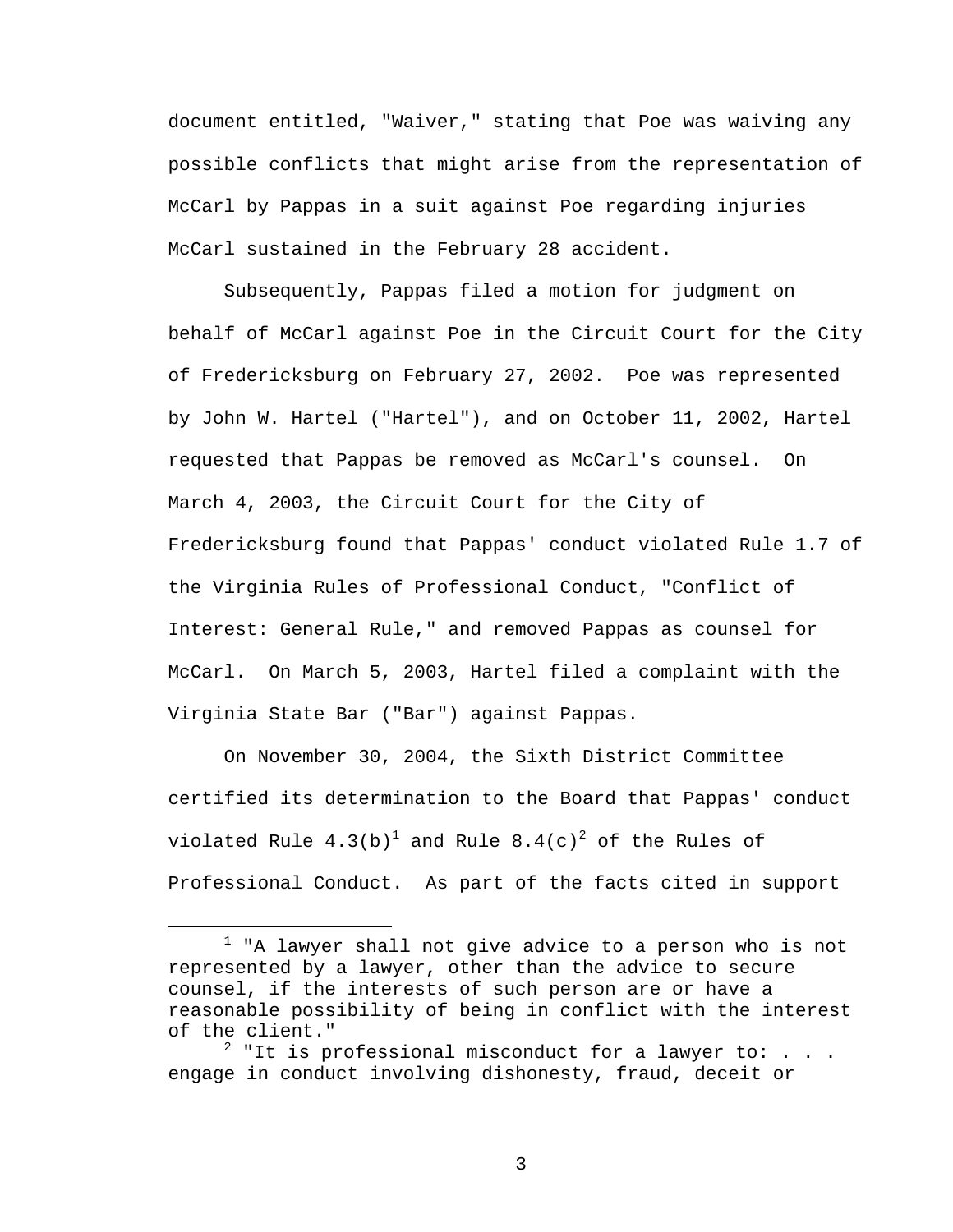of its determination, Paragraph 5 of the certification stated, "Mr. Poe ha[s] moved to Tennessee and did not appear for the DUI hearing, but Mr. Pappas appeared and, with Mr. Poe's consent, entered a guilty plea on his client's behalf." In his answer, Pappas admitted that Paragraph 5 was correct.

Pappas' hearing before the Board commenced on April 22, 2005. In the course of the hearing that day, counsel for the Bar moved for a continuance in order to obtain the retainer agreement between McCarl and Pappas in McCarl's suit against Poe because the date it was signed was a material fact. Pappas objected, but the continuance was granted.

Prior to the commencement of the hearing, the Bar had been unable to locate Poe; however, subsequent to the granting of the continuance, the Bar located Poe and deposed him. The Board re-convened on July 22, 2005. In addition to the retainer agreement, Counsel for the Bar sought to introduce the deposition testimony of Poe and amend the certification from the Sixth District Committee. In his deposition, Poe stated that he did not authorize Pappas to enter a guilty plea on his behalf. Because of this testimony, the Bar sought to amend Paragraph 5 of the certification so that it would read, "Mr. Poe had moved to Tennessee and did not appear for the DUI

i<br>Li

misrepresentation which reflects adversely on the lawyer's fitness to practice law."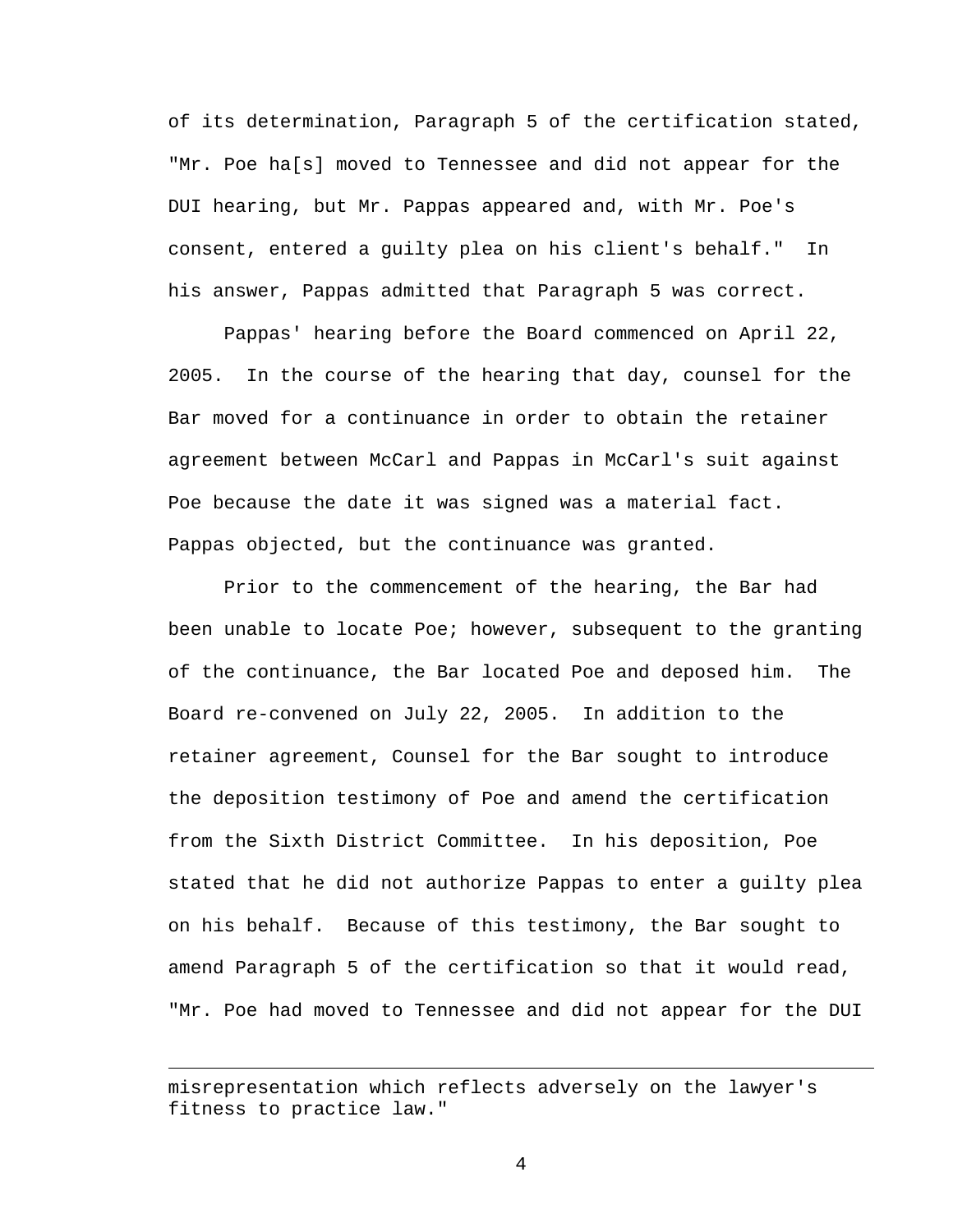hearing, but Mr. Pappas appeared and, allegedly with Mr. Poe's consent, entered a guilty plea on his client's behalf." Pappas objected to both the deposition testimony and the amendment of the certification, but his objections were overruled. The Bar was granted leave to amend the certification and Poe's deposition testimony was received in evidence. The hearing concluded on July 22. The Bar withdrew the certification of a violation of Rule 4.3(b) and asked the Board to find Pappas in violation of Rule 8.4(c).

 On August 10, 2005, the Board issued its order finding by clear and convincing evidence that Pappas violated Rule 8.4(c). The Board suspended Pappas' license to practice law in the Commonwealth for six months. The Board also ordered Pappas to comply with the requirements of Part Six, § VI, ¶ 13(M) of the Rules of the Supreme Court and assessed costs against Pappas.

In this appeal of right, Pappas assigns four errors to the decision of the Board: (1) error "in permitting the bar to amend ¶ 5 of the Certification at the disciplinary hearing on July 22, 2005"; (2) error "in admitting the deposition testimony of [Kenneth Randall] Poe with reference to ¶ 5 of the Certification at the disciplinary hearing on July 22, 2005"; (3) error "in finding that [Pappas] engaged in professional conduct involving dishonesty, fraud, deceit[,] or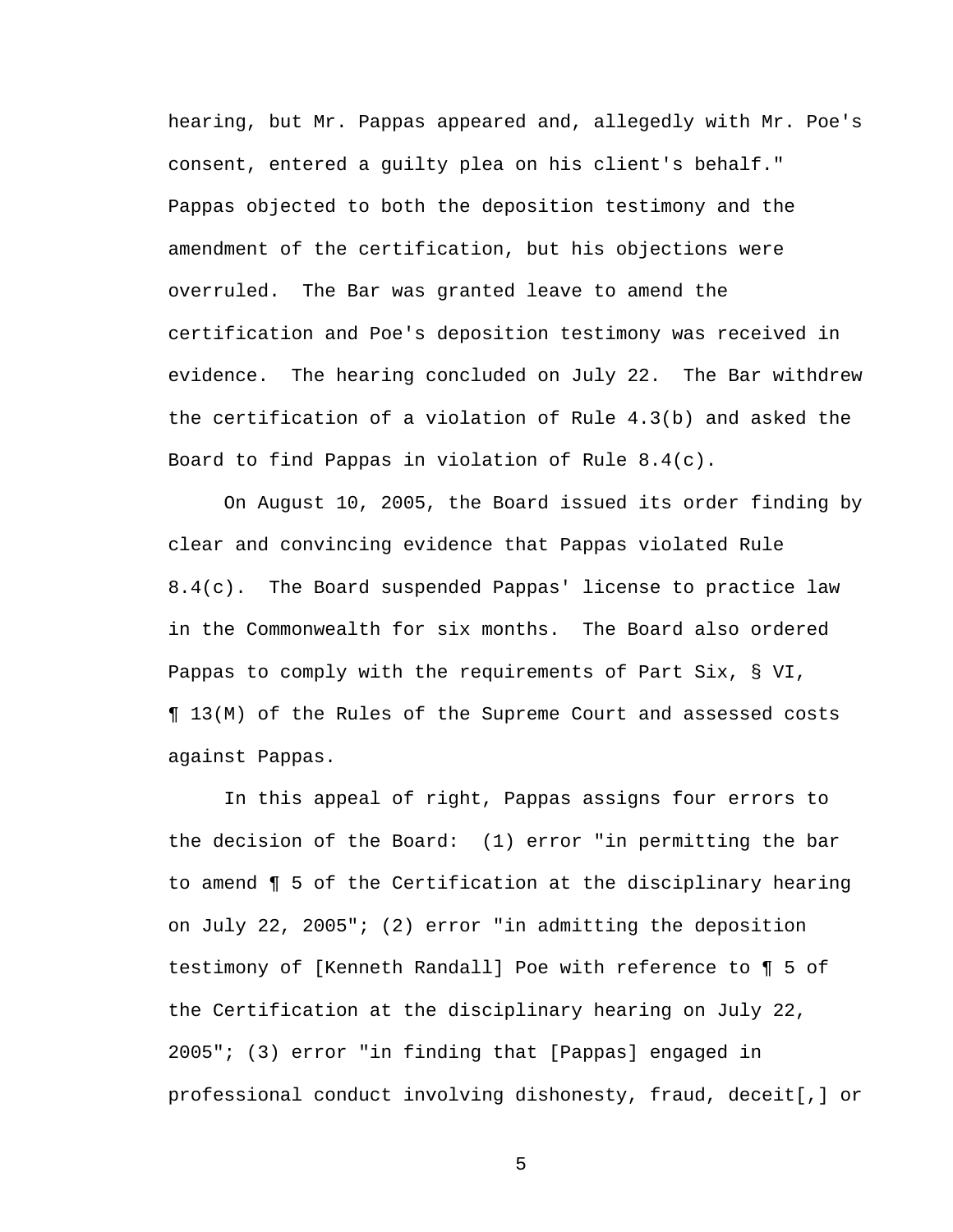misrepresentation which reflects adversely on the lawyer's fitness to practice law, in violation of Rule 8.4(c) of the Rules of Professional Responsibility; and (4) error because the "Board's Findings of Fact do not rise to the level of proof necessary to establish ethical misconduct."<sup>3</sup>

# II. Analysis

 The standard of review we employ in reviewing a matter of attorney discipline is familiar and well-settled:

We conduct an independent examination of the entire record. We consider the evidence and all reasonable inferences that may be drawn from the evidence in the light most favorable to the Bar, the prevailing party [below]. We accord the [Board's] factual findings substantial weight and view those findings as prima facie correct. Although we do not give the [Board's] conclusions the weight of a jury verdict, we will sustain those conclusions unless it appears that they are not justified by a reasonable view of the evidence or are contrary to law.

Anthony v. Virginia State Bar, 270 Va. 601, 608-09, 621 S.E.2d 121, 125 (2005). See also Pilli v. Virginia State Bar, 269 Va. 391, 396, 611 S.E.2d 389, 391 (2005).

 In reviewing Pappas' first two assignments of error, we hold that the Board's decision to permit the amendment of

 $\overline{\phantom{a}}$  3  $3$  Pappas also assigned error to the decision of the Board for "imposing discipline for conduct previously adjudicated and resolved in circuit court," but withdrew this assignment of error in his brief before this Court.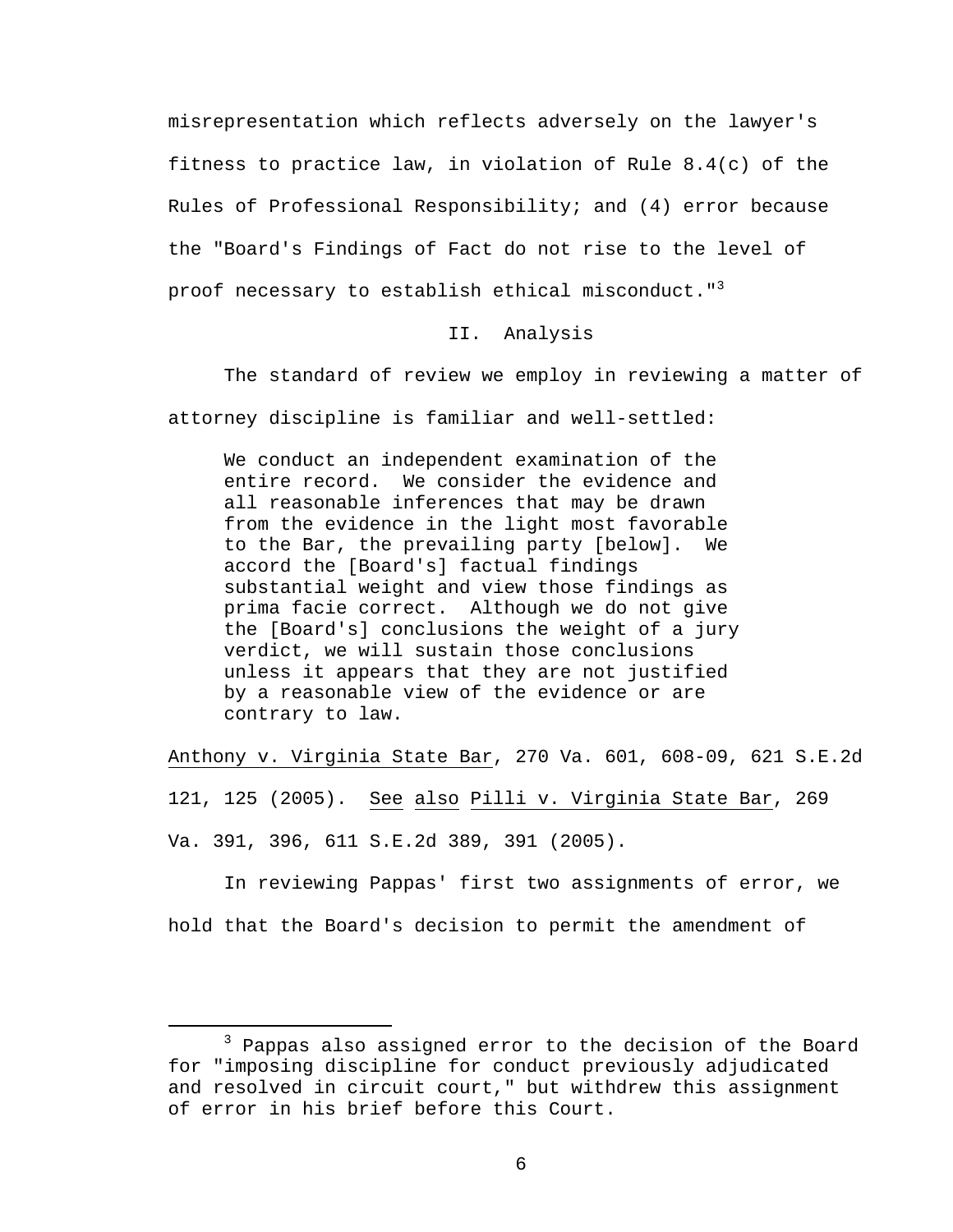Paragraph 5 of the certification and its related decision to admit the deposition testimony of Poe were improper.

Pursuant to Code § 54.1-3909, this Court "may promulgate rules and regulations" which define the practice of law, prescribe "a code of ethics governing the professional conduct of attorneys," and prescribe "procedures for disciplining, suspending, and disbarring attorneys." In accordance with this statutory authority, we promulgated Part Six of the Rules of the Supreme Court of Virginia. Section IV, Paragraph 13 of Part Six outlines the procedures "for Disciplining, Suspending, and Disbarring Attorneys."

 Prior to the hearing before the District Committee, the Bar must serve upon the attorney "by certified mail the Charge of Misconduct, a copy of the Investigative Report considered by the Subcommittee and any exculpatory materials in the possession of the Bar Counsel." Part 6, § IV,  $\P$  13(H)(1)(a)(1). If, at the conclusion of its hearing, "the District Committee finds that the evidence shows the [attorney] engaged in Misconduct by clear and convincing evidence, then the Chair shall issue the District Committee's Determination." Part  $6, S IV, \P 13(H)(2)(m)$ . One of the options available to the District Committee is to certify its Determination to the Board for its consideration. Part 6, § IV, ¶ 13(H)(2)(n). A "certification" is "the document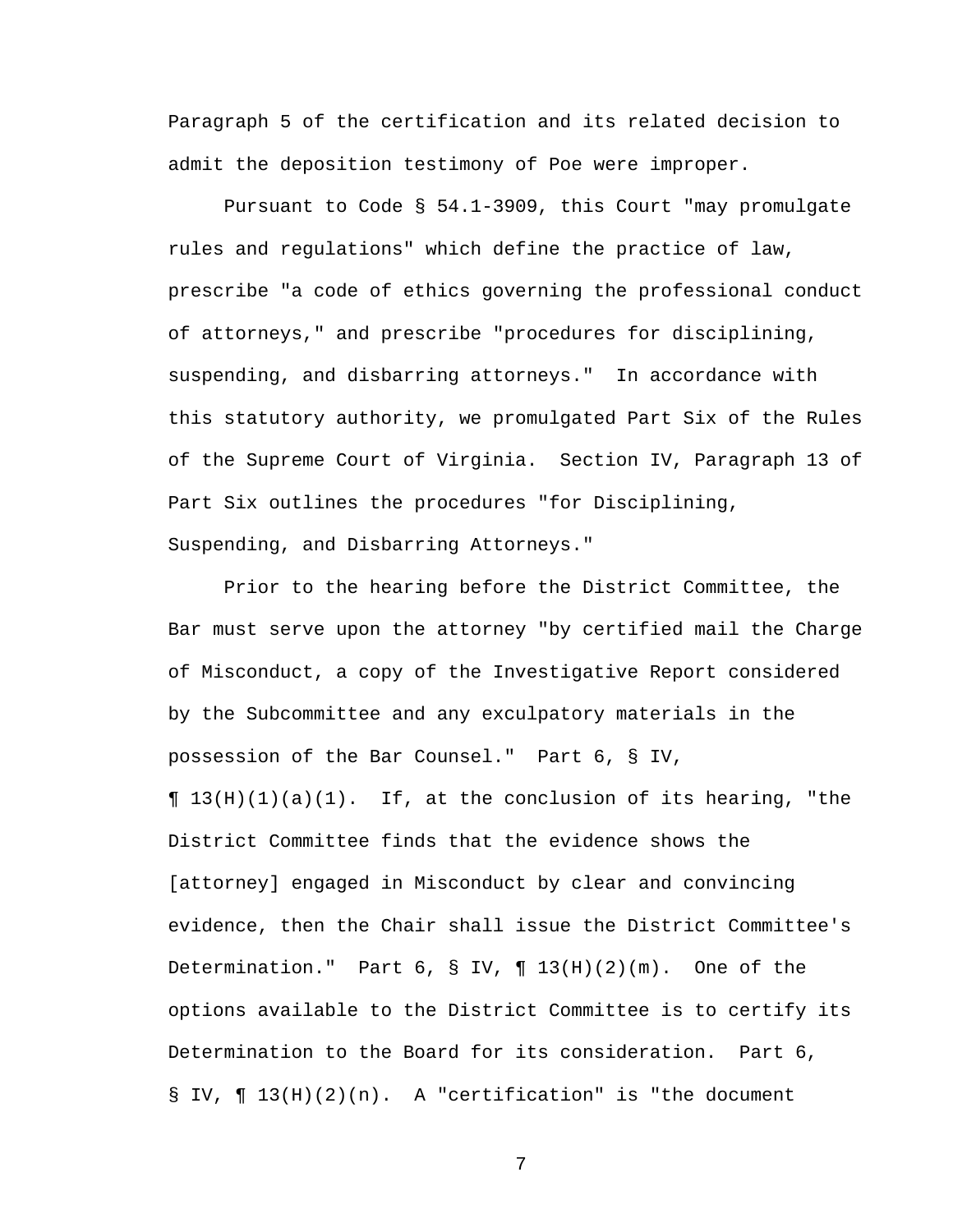issued by a Subcommittee or a District Committee when it has elected to certify the Charges of Misconduct to the Board for its consideration, which document shall include sufficient facts to reasonably notify Bar Counsel and Respondent of the basis for such Certification and the Disciplinary Rules alleged to have been violated." Part 6, § IV, ¶ 13(A). The attorney may appeal the District Committee's determination either to the Board or a three-judge circuit court panel. Part 6, § IV, ¶ 13 (H)(2)(p)(4). If, as Pappas did in this case, an attorney elects to appeal to the Board, the Board must then follow the procedures outlined in Part 6, § IV,  $\P 13(I)$ .

 Fundamental to any legal proceeding is notice and an opportunity to be heard. Tidwell v. Virginia State Bar, 262 Va. 548, 550, 554 S.E.2d 451, 453 (2001); see also Heacock v. Commonwealth, 228 Va. 235, 241, 321 S.E.2d 645, 649 (1984) (quoting Grannis v. Ordean, 234 U.S. 385, 394 (1914)). The procedures outlined in Part Six provide the notice and hearing provisions for disciplinary proceedings. These provisions ensure the integrity of the disciplinary process and protect the rights of the attorney.

There is no mechanism in Part Six that allows the Board to amend a certification from the District Committee. Paragraph 5 of the certification stated, "Mr. Poe ha[s] moved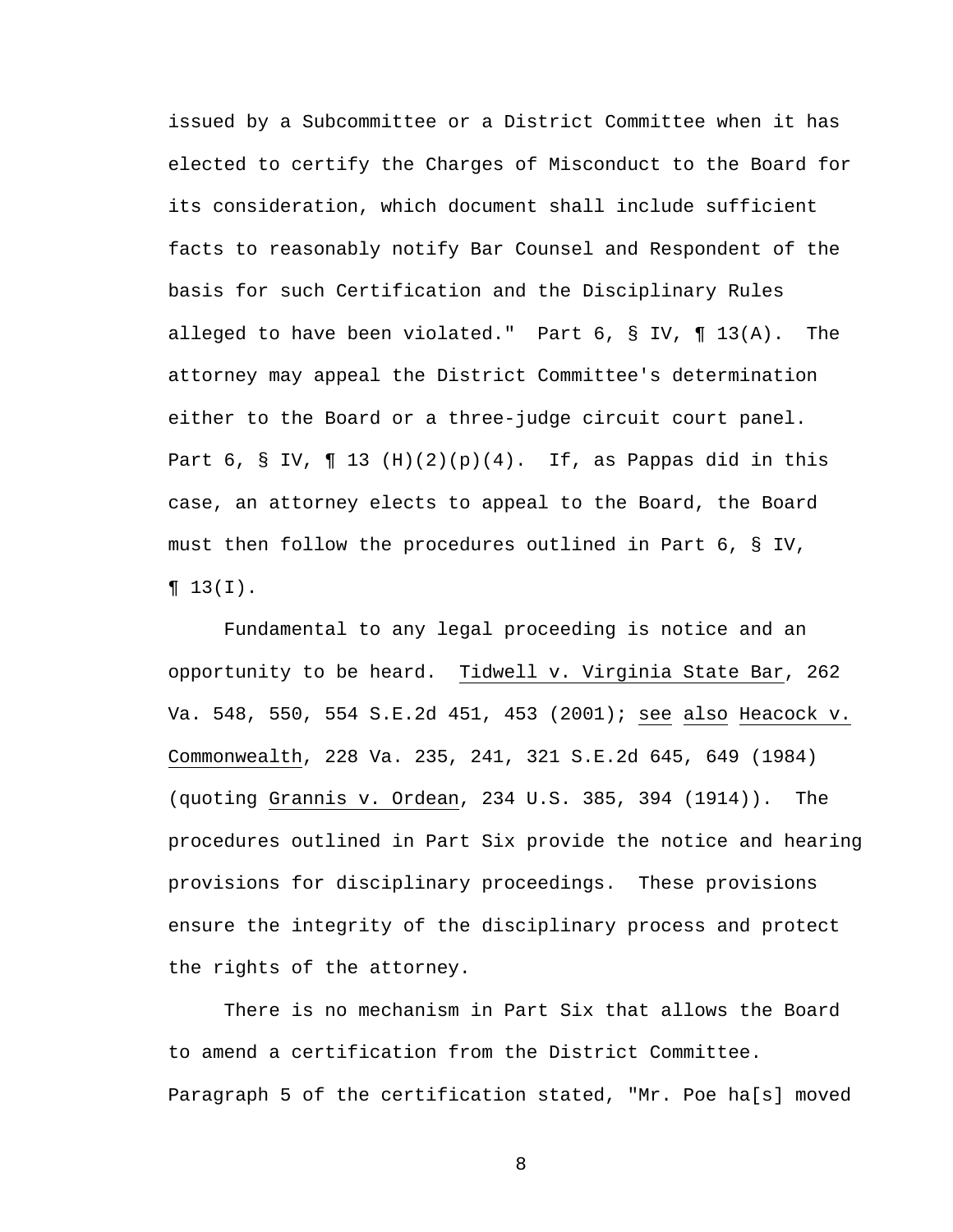to Tennessee and did not appear for the DUI hearing, but Mr. Pappas appeared and, with Mr. Poe's consent, entered a guilty plea on his client's behalf." (Emphasis added.) In his answer, Pappas admitted that Paragraph 5 was correct. Yet, with no notice and no review by the District Committee, the Board granted the Bar's request to amend Paragraph 5 of the certification so that it would read, "Mr. Poe had moved to Tennessee and did not appear for the DUI hearing, but Mr. Pappas appeared and, allegedly with Mr. Poe's consent, entered a guilty plea on his client's behalf." (Emphasis added.) This amendment was tantamount to a new charge. As such, Pappas was entitled to the procedural protections outlined in Part 6, § IV, ¶ 13, including notice, review by the District Committee, and the opportunity to be heard by the Board or a three judge panel. Furthermore, because the Board's decision to permit the amendment of Paragraph 5 of the certification was improper and the amended charge was not properly before the Board, its related decision to admit the deposition testimony of Poe also was improper.

 In his two remaining assignments of error, Pappas argues the Board erred in finding that he violated Rule 8.4(c) of the Rules of Professional Conduct because the Board's "Findings of Fact" do not prove the ethical misconduct charged by clear and convincing evidence. We agree.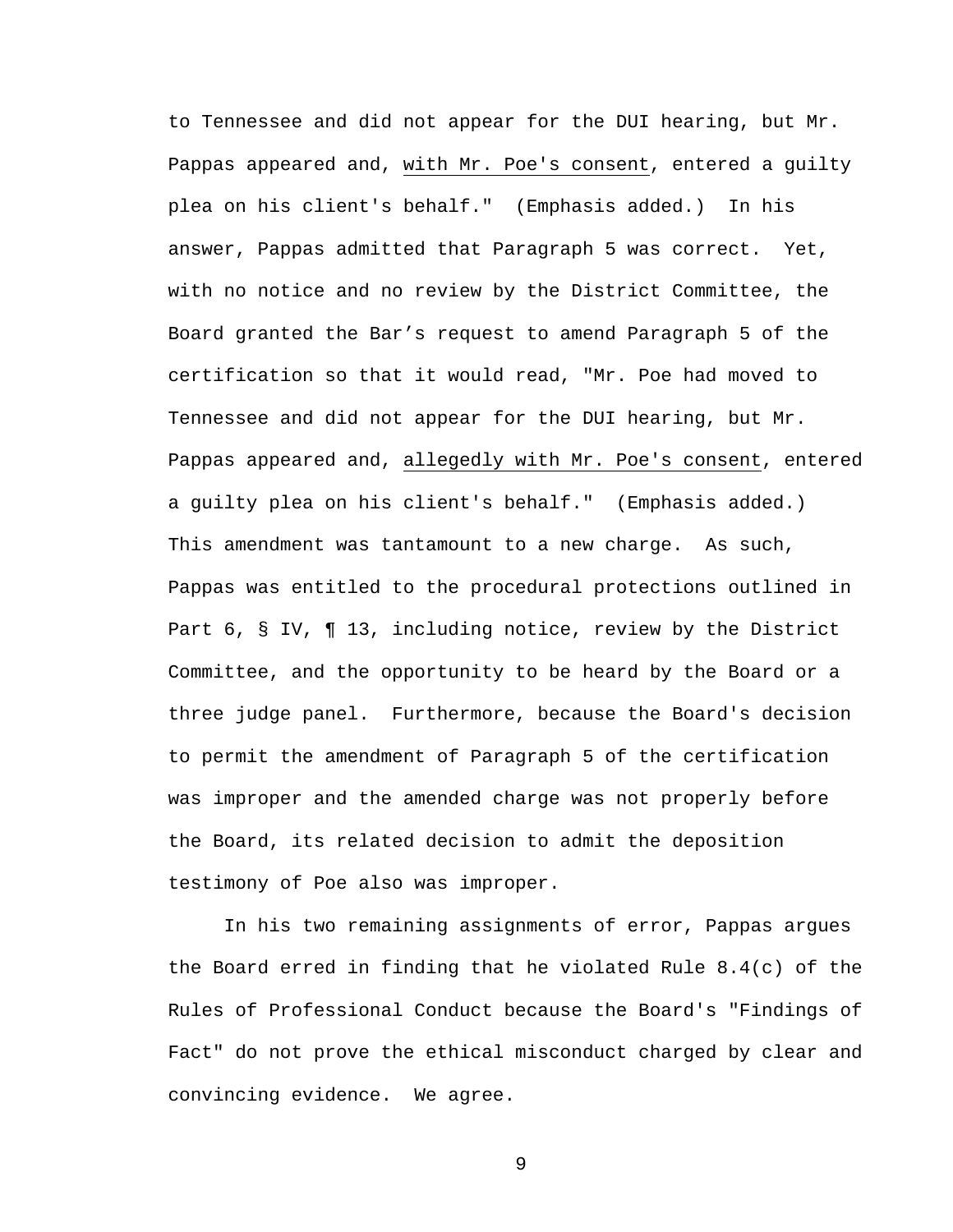The charge properly before the Board was a violation of Rule  $8.4(c)$ . However, upon review of the Board's findings of fact, we conclude that none of the Board's findings address a violation of Rule 8.4(c). The Board's findings seem to address a conflict of interest, adverse representation, and a breach of the duty of loyalty:

 30. A current or former client's consent to a conflict of interest in an adverse representation is required to be consent after consultation. Consultation is defined in the Rules of Professional Conduct as "communication of information reasonably sufficient to permit the client to appreciate the significance of the matter in question." Without consultation, a client's consent to a conflict of interest is not an informed consent and thus is no consent at all.

 31. Loyalty is an essential element in the lawyer's relationship with a client.

 32. Lawyers have superior knowledge and experience in addressing conflicts of interest with clients, current or former, and such clients justifiably may rely on their lawyer to be honest, candid, and thorough in eliciting consent to an adverse representation of another client.

 33. A client's consent to a representation adverse to the client's interests, whether in litigation or otherwise, is required to be elicited before the adverse representation commences.

The only finding that could be considered to have addressed a

violation of Rule 8.4(c) was:

29. There were conflicts between the testimony of [Pappas] and Ms. McCarl, on the one hand, and Mr. Poe, on the other hand, in material respects. The deposition testimony of Mr. Poe is credible. Ms. McCarl's deposition